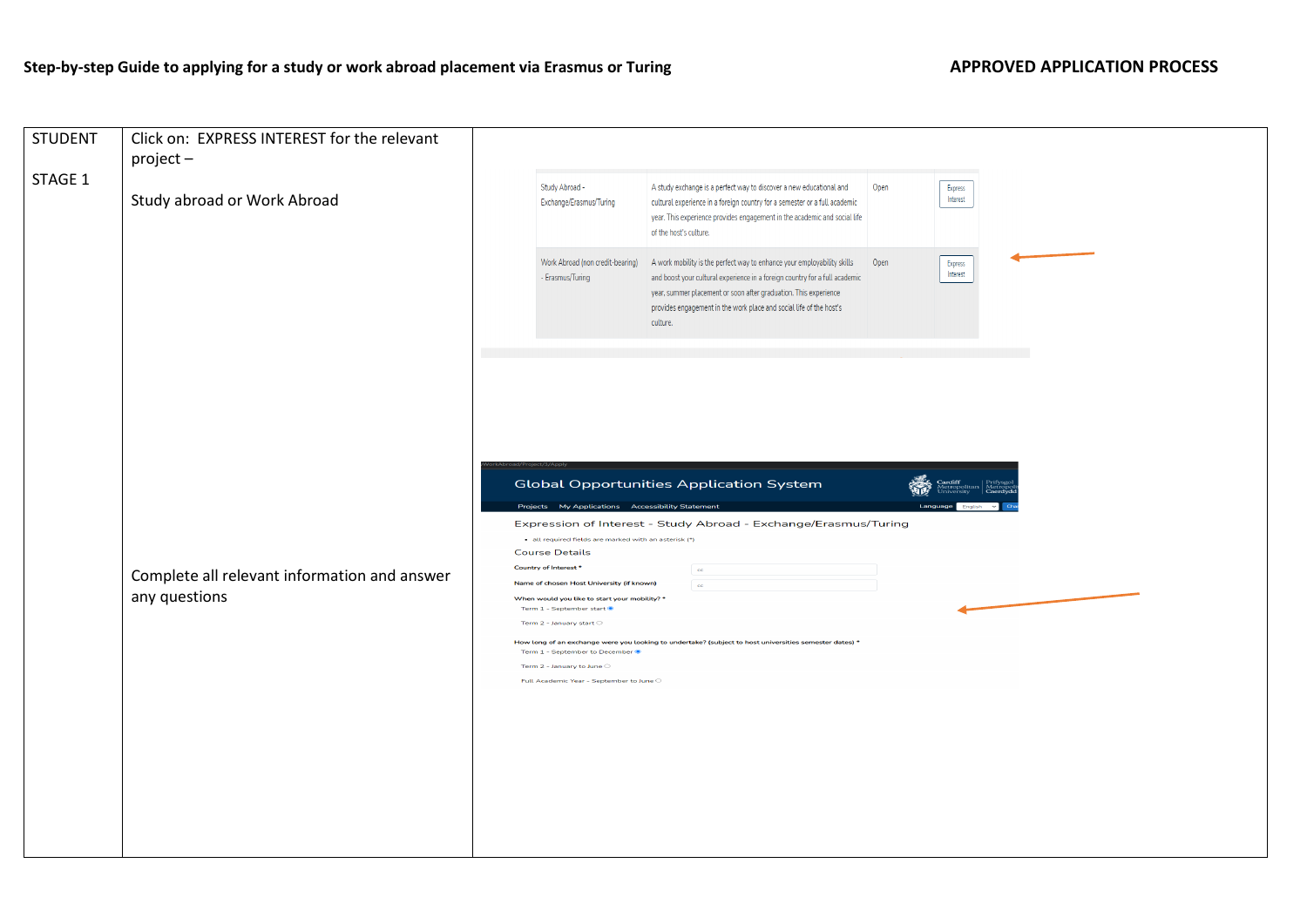|                      | <b>School Approval</b><br>Please enter the name of your Programme<br>Director/Head of Department (the person in<br>The Programme Director/Head of Department must approve the application prior to Global Opportunities processing the mobility.<br>charge of your course).<br>School representative *<br>Reynolds, Emma (SM23652)<br>An email will be sent within 24hrs asking the<br>Submit<br>named person to approve, return request or<br>reject the application. It would be advisable to<br>discuss your placement with your Programme<br>Director prior to completing the application.<br>Click: SUBMIT |  |  |  |  |  |  |
|----------------------|-----------------------------------------------------------------------------------------------------------------------------------------------------------------------------------------------------------------------------------------------------------------------------------------------------------------------------------------------------------------------------------------------------------------------------------------------------------------------------------------------------------------------------------------------------------------------------------------------------------------|--|--|--|--|--|--|
|                      | THANK YOU FOR YOUR SUBMISSION. THE GLOBAL OPPORTUNITIES TEAM WILL BE IN TOUCH SOON                                                                                                                                                                                                                                                                                                                                                                                                                                                                                                                              |  |  |  |  |  |  |
| <b>PD</b><br>STAGE 1 | The School Programme Director/Head of Department to review the application.<br>The PD to either<br>Approve - You will be able to move to the next stage of the application<br>Return request - You will be requested to provide additional information<br>Reject - Your application has been rejected<br>$\bullet$<br>A reason for the decision will be provided.                                                                                                                                                                                                                                               |  |  |  |  |  |  |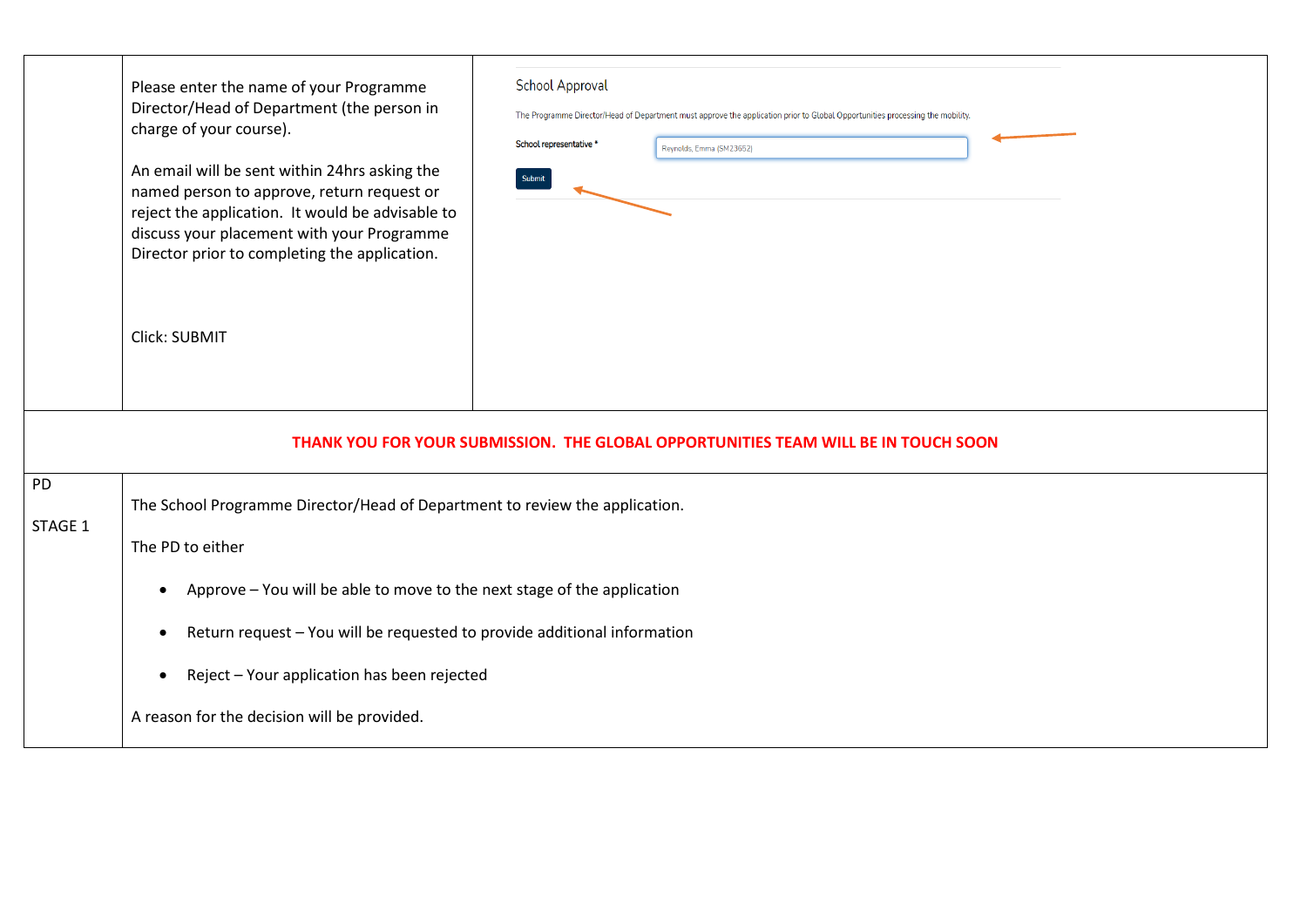| <b>GLOBAL</b><br><b>OPPS</b><br>STAGE 1 | Global Opportunities to review the application.<br>Global Opportunities to either<br>Approve - You will be able to move to the next stage of the application<br>$\bullet$<br>Return request - You will be requested to provide additional information<br>$\bullet$<br>Reject - Your application has been rejected<br>$\bullet$ |                                                                                                 |                                                            |                                                    |                          |
|-----------------------------------------|--------------------------------------------------------------------------------------------------------------------------------------------------------------------------------------------------------------------------------------------------------------------------------------------------------------------------------|-------------------------------------------------------------------------------------------------|------------------------------------------------------------|----------------------------------------------------|--------------------------|
|                                         | A reason for the decision will be provided.                                                                                                                                                                                                                                                                                    |                                                                                                 |                                                            |                                                    |                          |
| <b>STUDENT</b>                          | APPROVED BY GE                                                                                                                                                                                                                                                                                                                 |                                                                                                 |                                                            |                                                    |                          |
| STAGE 2                                 | Click: PRE-TRAVEL FORMS                                                                                                                                                                                                                                                                                                        | <b>GO Global Bursary</b>                                                                        | 06/09/2021 16:21                                           | Approved by GE (Reason: GOOD<br><b>APPLICATION</b> | View<br>Pre Travel Forms |
|                                         | Complete all forms. Once a form has been<br>successfully completed a GREEN tick will appear                                                                                                                                                                                                                                    | <b>Checklist</b><br><b>Personal Details</b><br><b>Payment Details</b><br>Medical<br>Declaration | <b>Address on Placement</b><br><b>Supporting Documents</b> |                                                    |                          |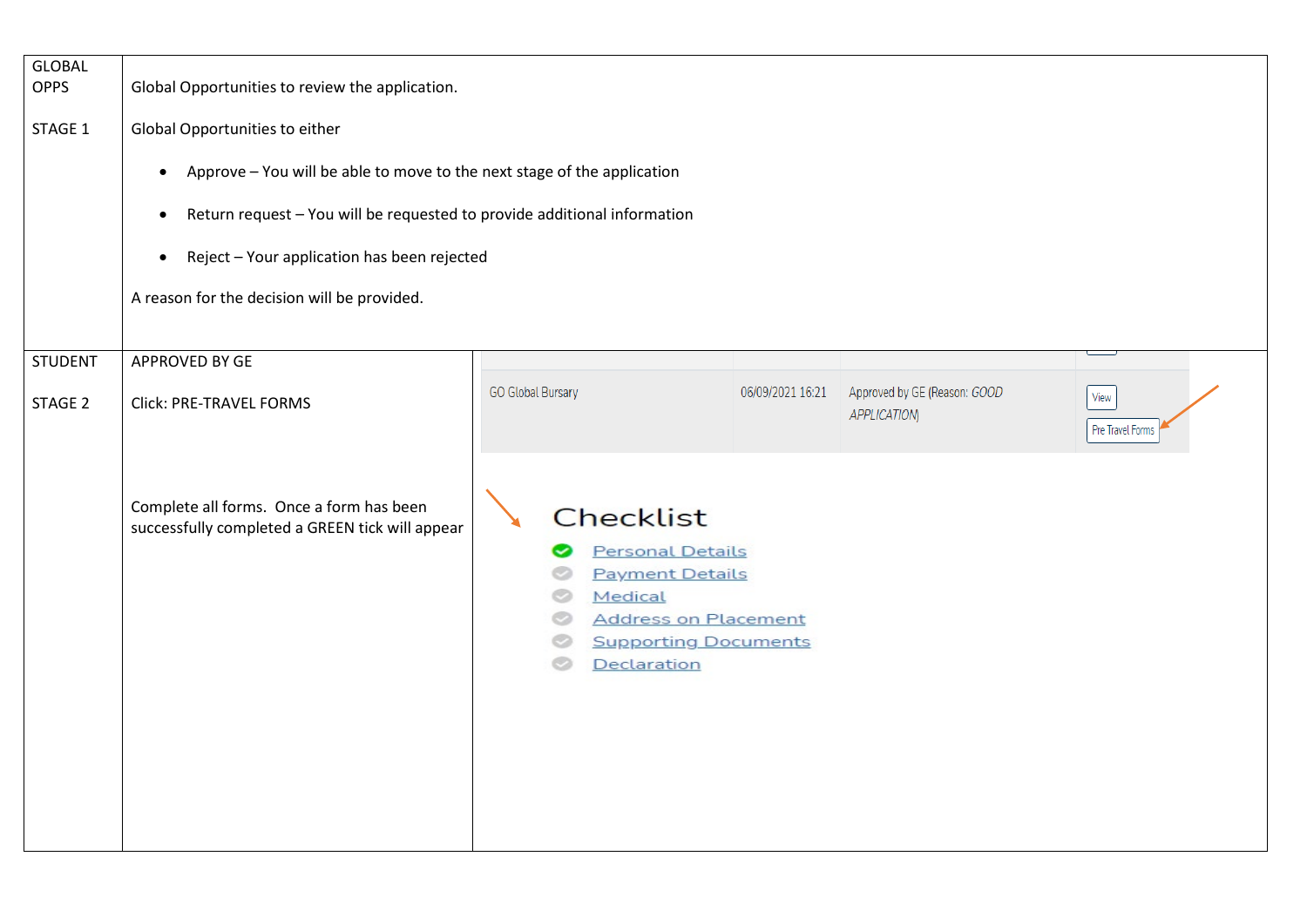|                              | Checklist<br>Once all the ticks are green you can proceed to<br><b>Personal Details</b><br>next stage by clicking: COMPLETE APPLICATION<br>⊗<br><b>Payment Details</b><br>◙<br>Medical<br>◙<br><b>Address on Placement</b><br>ల<br><b>Supporting Documents</b><br>Declaration<br><b>Complete Application</b> |  |  |  |  |  |
|------------------------------|--------------------------------------------------------------------------------------------------------------------------------------------------------------------------------------------------------------------------------------------------------------------------------------------------------------|--|--|--|--|--|
|                              | THANK YOU FOR YOUR SUBMISSION. THE GLOBAL OPPORTUNITIES TEAM WILL BE IN TOUCH SOON                                                                                                                                                                                                                           |  |  |  |  |  |
| <b>GLOBAL</b><br><b>OPPS</b> | Global Opportunities to review the application.                                                                                                                                                                                                                                                              |  |  |  |  |  |
| STAGE 2                      | Global Opportunities to either                                                                                                                                                                                                                                                                               |  |  |  |  |  |
|                              | Approve - You will be able to move to the next stage of the application<br>$\bullet$                                                                                                                                                                                                                         |  |  |  |  |  |
|                              | Return request - You will be requested to provide additional information                                                                                                                                                                                                                                     |  |  |  |  |  |
|                              | Reject - Your application has been rejected                                                                                                                                                                                                                                                                  |  |  |  |  |  |
|                              | A reason for the decision will be provided.                                                                                                                                                                                                                                                                  |  |  |  |  |  |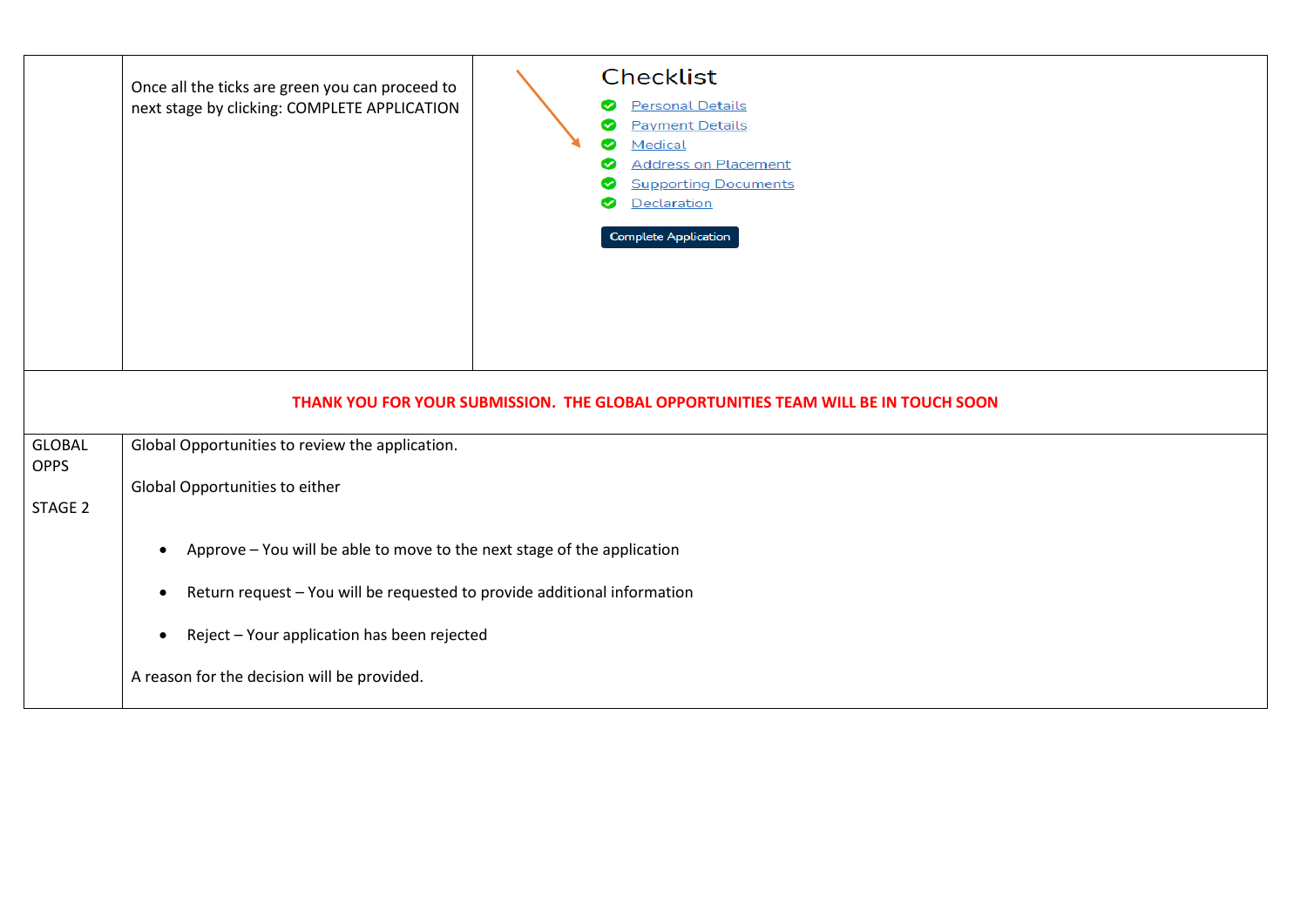| <b>STUDENT</b> | TRAVEL APPROVED BY GE                                                                                                                                    |                                                                                        |                                                                                               |                                                                            |                                                            |
|----------------|----------------------------------------------------------------------------------------------------------------------------------------------------------|----------------------------------------------------------------------------------------|-----------------------------------------------------------------------------------------------|----------------------------------------------------------------------------|------------------------------------------------------------|
| STAGE 3        | You can now proceed with your travel<br>arrangements - book accommodation, flights<br>etc.                                                               | <b>GO Global Bursary</b>                                                               |                                                                                               | 06/09/2021 16:21 Travel Approved by GE (Reason: GOOG<br><b>APPLICATION</b> | View<br>During Travel Forms                                |
|                | You can view your previous information by<br>clicking: VIEW                                                                                              |                                                                                        |                                                                                               |                                                                            |                                                            |
|                | Once you arrive at your placement you will<br>need to upload your confirmation of arrival.<br>You can do this by clicking: DURING TRAVEL<br><b>FORMS</b> |                                                                                        |                                                                                               |                                                                            |                                                            |
|                | Upload the: CONFIRMATION OF ATTENDANCE                                                                                                                   | Checklist<br><b>O</b> Personal Details<br>Supporting Documents<br>Complete Application | <b>Supporting Documents</b><br>20110626<br><b>Student id</b><br>Name<br>GoLiveTest            | <b>Email Address</b><br>TEST1 API2 Forename2 Test2<br><b>Mobile Number</b> | T.A.F.T.GoLiveTest@outlook.cardiffmet.ac.uk<br>07736460507 |
|                | and either the TRAINING for work or LEARNING<br>for study AGREEMENT.                                                                                     |                                                                                        | 01/03/1994<br><b>Date of Birth</b><br><b>Upon Arrival Documents</b><br><b>Confirmation of</b> | helianthus-yellow-flower-pixabay_11863.jpg                                 |                                                            |
|                | Click: SAVE                                                                                                                                              |                                                                                        | Attendance (Arrival) *                                                                        |                                                                            |                                                            |
|                | Checklist ticks then turn green                                                                                                                          |                                                                                        |                                                                                               |                                                                            |                                                            |
|                | <b>Click: COMPLETE APPLICATION</b>                                                                                                                       |                                                                                        |                                                                                               |                                                                            |                                                            |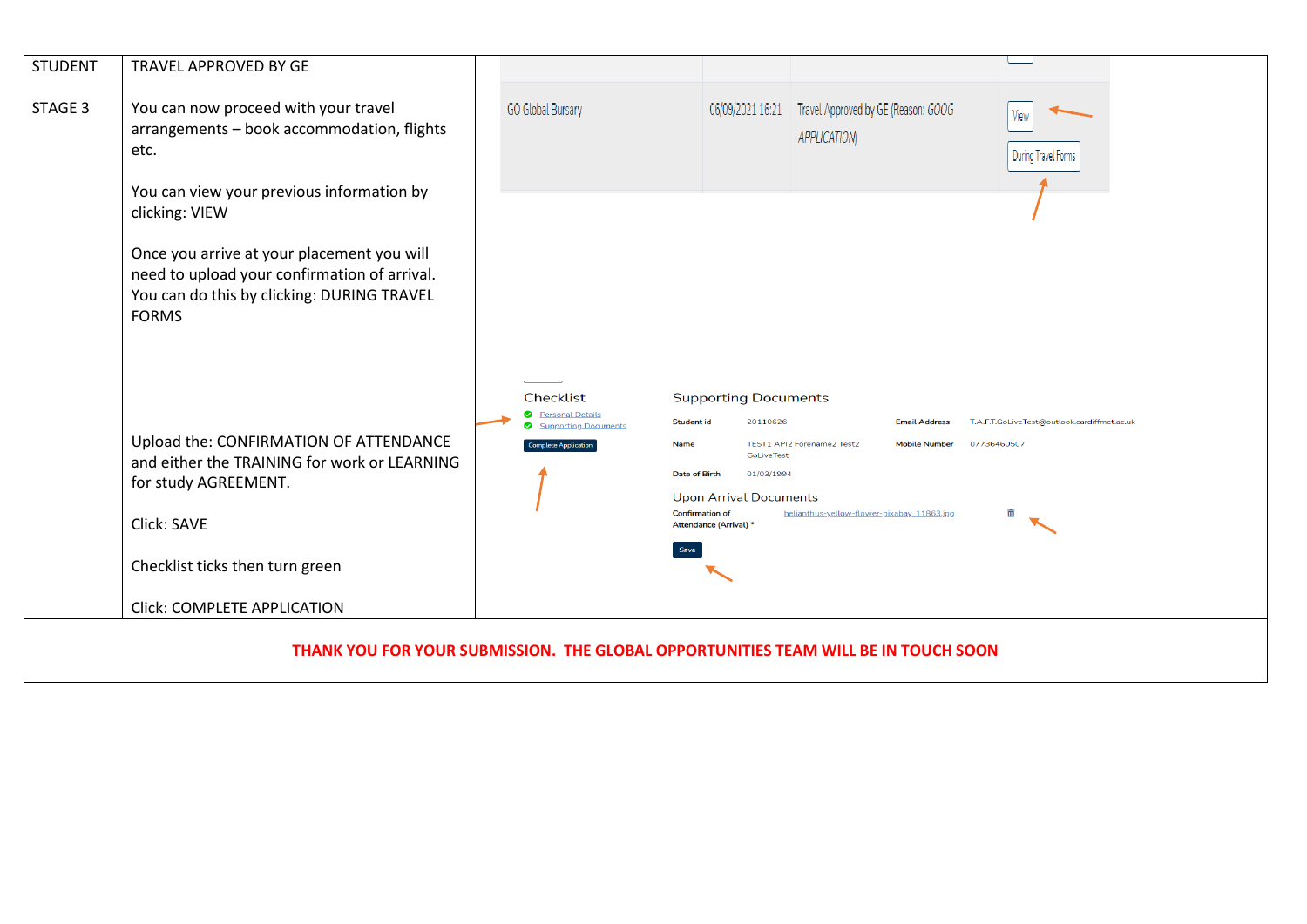| <b>GLOBAL</b><br><b>OPPS</b> | Global Opportunities to review the application.                                                                                                                                                                               |                                                                                                      |                                                                                                      |                                              |                   |  |  |
|------------------------------|-------------------------------------------------------------------------------------------------------------------------------------------------------------------------------------------------------------------------------|------------------------------------------------------------------------------------------------------|------------------------------------------------------------------------------------------------------|----------------------------------------------|-------------------|--|--|
|                              | Global Opportunities to either                                                                                                                                                                                                |                                                                                                      |                                                                                                      |                                              |                   |  |  |
| STAGE 3                      | Approve - You will be able to move to the next stage of the application<br>$\bullet$                                                                                                                                          |                                                                                                      |                                                                                                      |                                              |                   |  |  |
|                              | Return request - You will be requested to provide additional information<br>٠                                                                                                                                                 |                                                                                                      |                                                                                                      |                                              |                   |  |  |
|                              | Reject - Your application has been rejected<br>$\bullet$                                                                                                                                                                      |                                                                                                      |                                                                                                      |                                              |                   |  |  |
|                              | A reason for the decision will be provided.                                                                                                                                                                                   |                                                                                                      |                                                                                                      |                                              |                   |  |  |
| <b>STUDENT</b>               | APPROVED BY GE                                                                                                                                                                                                                | <b>GO Global Bursary</b>                                                                             | 06/09/2021                                                                                           | Approved by GE (During Travel) (Reason: GOOD | View              |  |  |
| STAGE 4                      |                                                                                                                                                                                                                               |                                                                                                      | 16:21                                                                                                | <b>APPLICATION</b>                           |                   |  |  |
|                              | You can view your previous information by                                                                                                                                                                                     |                                                                                                      |                                                                                                      |                                              | Post Travel Forms |  |  |
|                              | clicking: VIEW                                                                                                                                                                                                                |                                                                                                      |                                                                                                      |                                              |                   |  |  |
|                              | Once you complete your placement you will<br>need to upload your confirmation of<br>attendance and either your transcript or<br>training agreement. You can do this by clicking:<br>POST TRAVEL FORMS                         |                                                                                                      |                                                                                                      |                                              |                   |  |  |
|                              |                                                                                                                                                                                                                               | Checklist                                                                                            | <b>Supporting Documents</b>                                                                          |                                              |                   |  |  |
|                              | Upload the: CONFIRMATION OF ATTENDANCE<br><b>O</b> Personal Details<br>and TRANSCRIPT for study placements /<br>Supporting Documents<br>TRAINING AGREEMENT for work placements.<br><b>Complete Application</b><br>Click: SAVE |                                                                                                      | 20110626<br><b>Student id</b><br>T.A.F.T.GoLiveTest@outlook.cardiffmet.ac.uk<br><b>Email Address</b> |                                              |                   |  |  |
|                              |                                                                                                                                                                                                                               |                                                                                                      | TEST1 API2 Forename2 Test2<br>Name<br>GoLiveTest                                                     | <b>Mobile Number</b><br>07736460507          |                   |  |  |
|                              |                                                                                                                                                                                                                               | Date of Birth<br>01/03/1994                                                                          |                                                                                                      |                                              |                   |  |  |
|                              |                                                                                                                                                                                                                               | <b>Post Travel Documents</b><br><b>Confirmation of</b><br>helianthus-yellow-flower-pixabay_11863.jpg |                                                                                                      |                                              |                   |  |  |
|                              | Checklist ticks then turn green                                                                                                                                                                                               |                                                                                                      | Attendance (Departure) *                                                                             |                                              |                   |  |  |
|                              | <b>Click: COMPLETE APPLICATION</b>                                                                                                                                                                                            |                                                                                                      |                                                                                                      |                                              |                   |  |  |
|                              |                                                                                                                                                                                                                               |                                                                                                      |                                                                                                      |                                              |                   |  |  |
|                              |                                                                                                                                                                                                                               |                                                                                                      |                                                                                                      |                                              |                   |  |  |
|                              |                                                                                                                                                                                                                               |                                                                                                      |                                                                                                      |                                              |                   |  |  |

**THANK YOU FOR YOUR SUBMISSION. THE GLOBAL OPPORTUNITIES TEAM WILL BE IN TOUCH SOON**